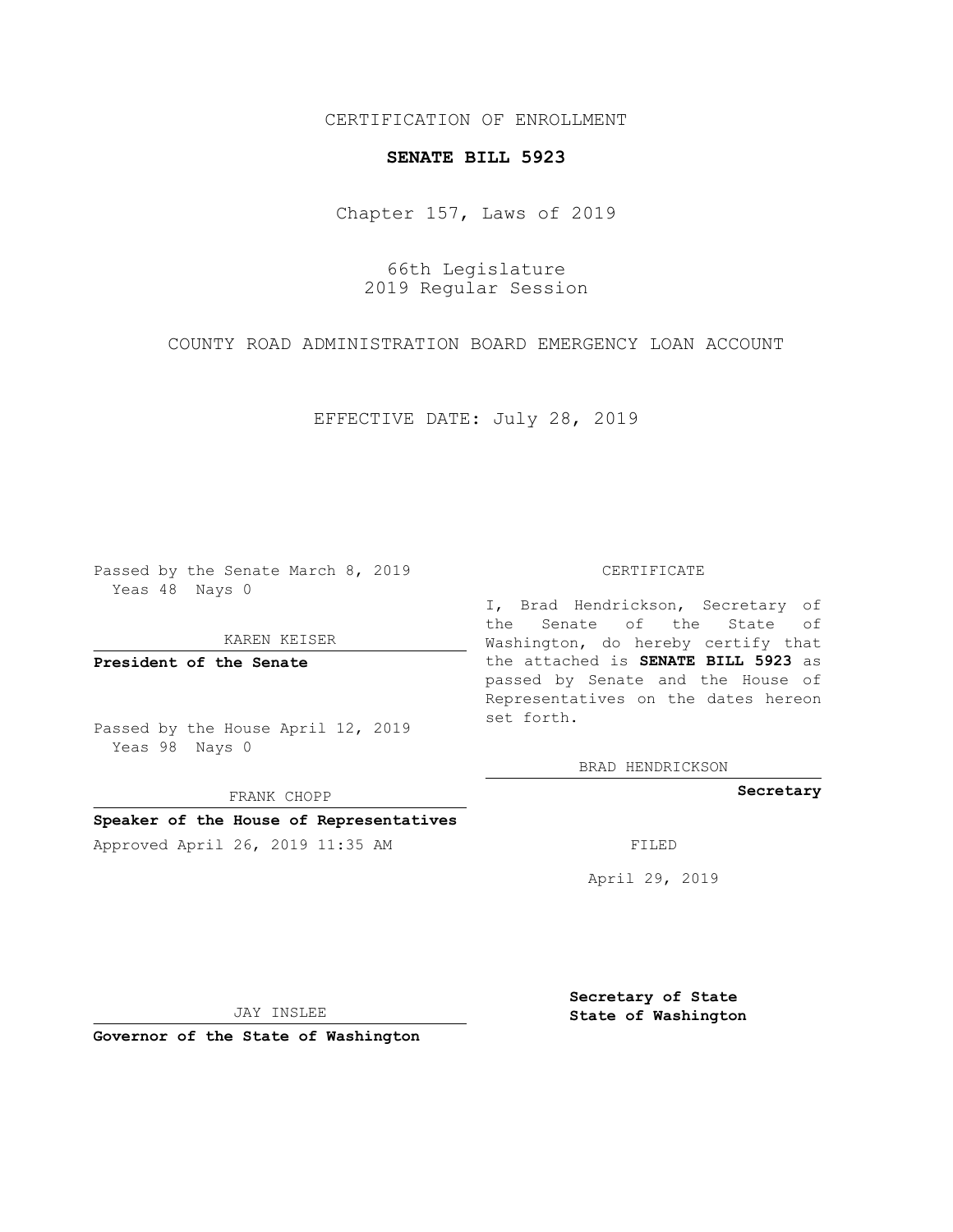## **SENATE BILL 5923**

Passed Legislature - 2019 Regular Session

**State of Washington 66th Legislature 2019 Regular Session**

**By** Senators Hobbs, King, and Lovelett

Read first time 02/15/19. Referred to Committee on Transportation.

 AN ACT Relating to establishing an emergency loan program to be administered by the county road administration board; amending RCW 36.78.070; reenacting and amending RCW 43.79A.040; adding new sections to chapter 36.78 RCW; and creating a new section.

BE IT ENACTED BY THE LEGISLATURE OF THE STATE OF WASHINGTON:

 NEW SECTION. **Sec. 1.** The legislature finds there is a need for a county road emergency fund to pay for unexpected costs that arise from natural or man-made events that damage county road infrastructure so it is no longer functional. The legislature intends to provide access to a revolving loan emergency account to ensure that smaller counties have options to pay for repairs to restore transportation services in a timely manner.

 NEW SECTION. **Sec. 2.** A new section is added to chapter 36.78 14 RCW to read as follows:

 (1) The board may create an emergency revolving loan program that is self-supporting in accordance with RCW 43.88.190. The board may award emergency loans to counties with a population of less than eight hundred thousand as of April 1, 2019, from the funds available in the county road administration board emergency loan account created in section 3 of this act for emergency projects.

p. 1 SB 5923.SL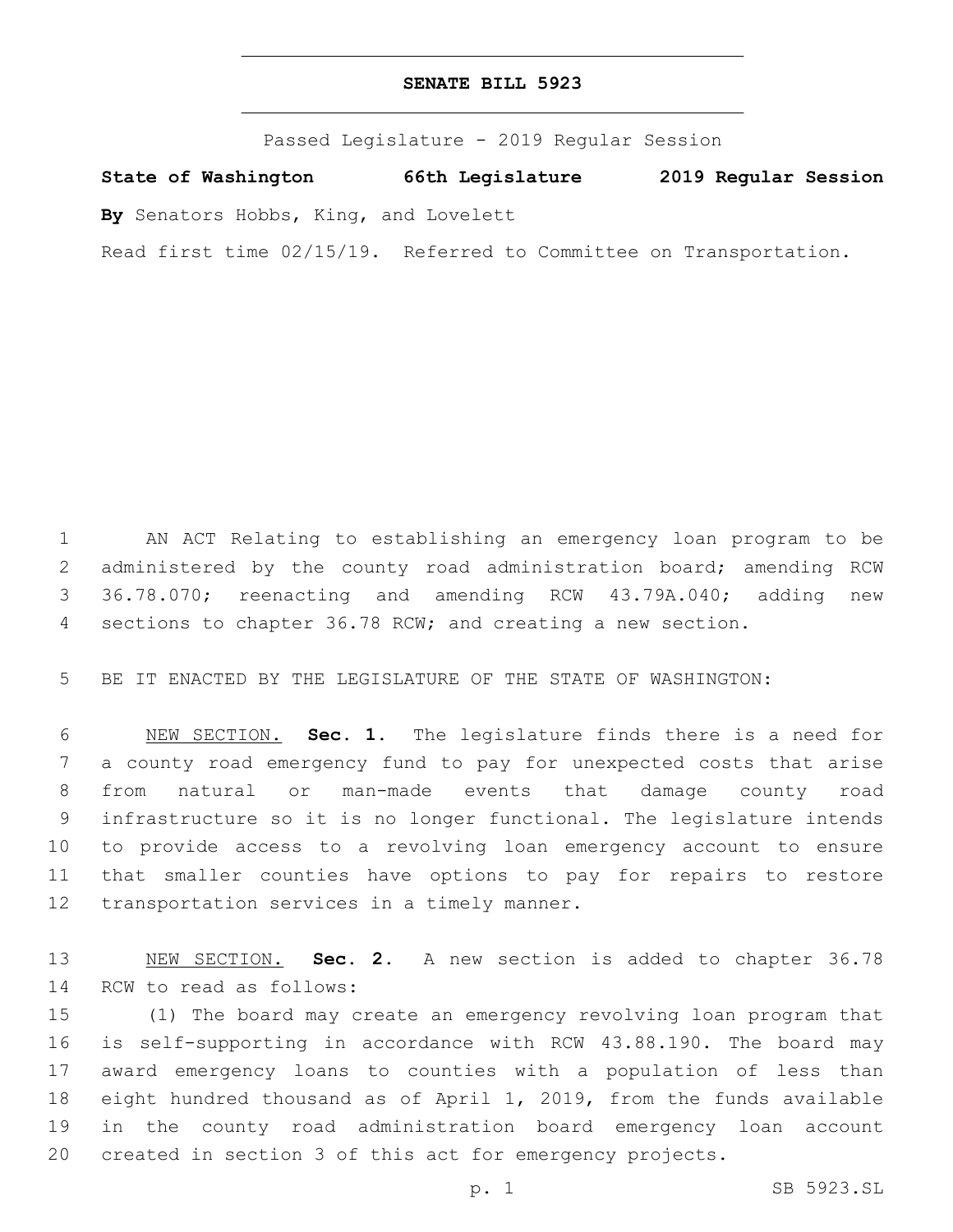(2) Emergency projects are work of either a temporary or permanent nature which restores roads and bridges to a preemergency condition and may include reconstruction to current design standards. This work is the result of a sudden natural or man-made event which results in the destruction or severe damage to county roadway sections or structures such that, in the consideration of public safety and use, the roadway sections or structures must be immediately closed or substantially restricted to normal use. Work of an emergency nature is also beyond the scope of work done by a county in repairing damages normally or reasonably expected from seasonal or other natural conditions, and is beyond what would be considered 12 maintenance.

 (3) In order to obtain a loan under this section, there must be a county, state, or federal emergency proclamation declaring an emergency related to the event that caused the damage the emergency project intends to correct, and the county must agree to repay the loan with interest of not more than three percent. All repayment amounts must be deposited into the county road administration board 19 emergency loan account.

 (4) Any work performed on an emergency project funded in accordance with this section by county forces shall be exempt from 22 the limits of RCW 36.77.065.

 (5) Consistent with RCW 43.01.036, the board must submit a report to the legislature by December 1st of each even-numbered year identifying each project that received money from the county road administration board emergency loan account, the amount of the loan, the expected repayment terms of the loan, the expected date of repayment, and the loan repayment status. Each project should be 29 reported about until the loan is repaid.

 NEW SECTION. **Sec. 3.** A new section is added to chapter 36.78 31 RCW to read as follows:

 (1) The county road administration board emergency loan account is created in the custody of the state treasurer. The account consists of: (a) All receipts from loan repayments and (b) any other revenues derived from transfers, gifts, grants, or bequests to the board for emergency projects. Expenditures from the account may be used only for emergency loans to certain counties in accordance with section 2 of this act and the related administrative costs. Only the board or its designee may authorize expenditures from the account.

p. 2 SB 5923.SL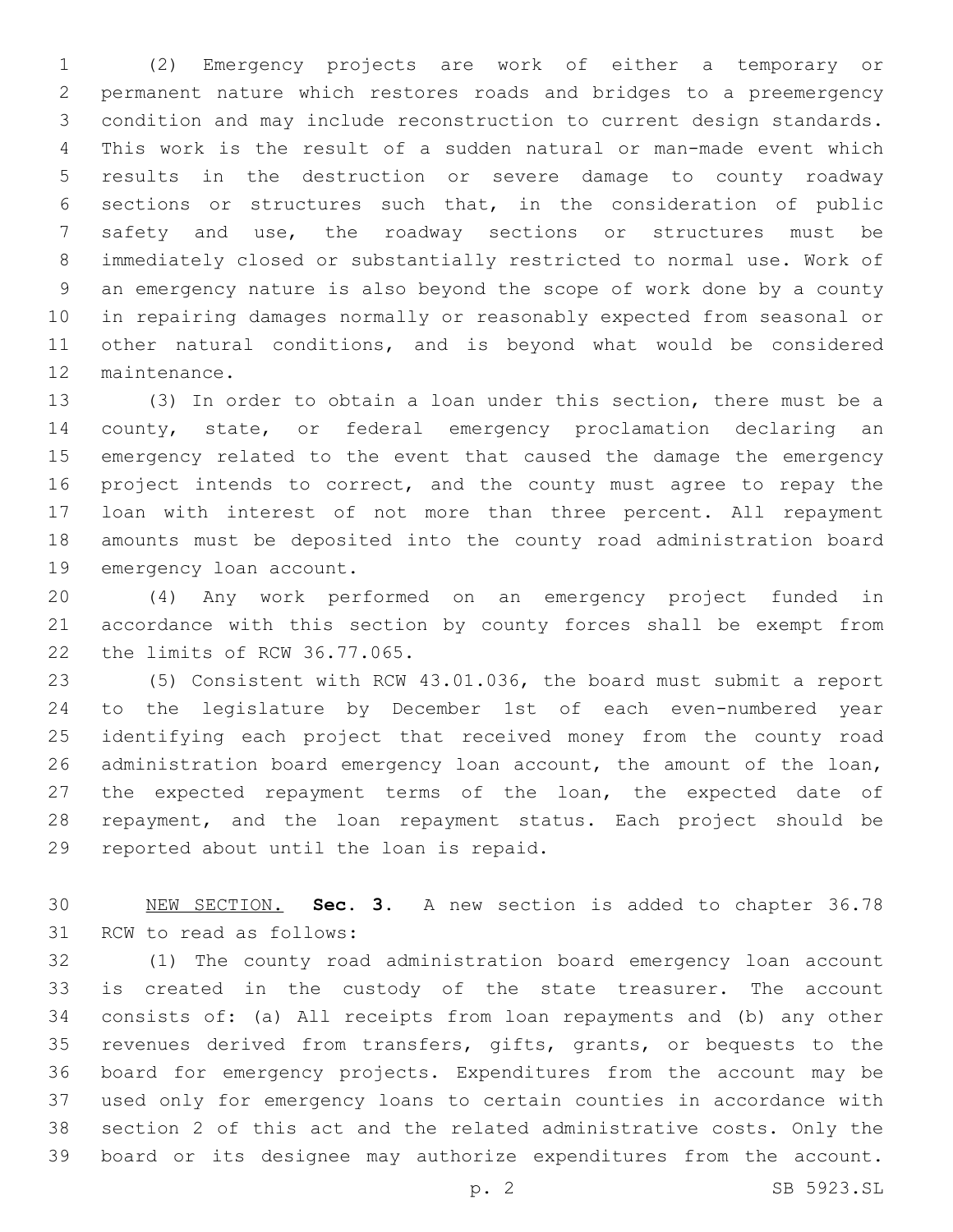The account is subject to allotment procedures under chapter 43.88 RCW, but an appropriation is not required for expenditures.

 (2) The state treasurer may invest and reinvest moneys in the county road administration board emergency loan account in the manner provided by law. All earnings from such investment and reinvestment must be credited to the account.6

 **Sec. 4.** RCW 43.79A.040 and 2018 c 260 s 28, 2018 c 258 s 4, and 2018 c 127 s 6 are each reenacted and amended to read as follows:

 (1) Money in the treasurer's trust fund may be deposited, invested, and reinvested by the state treasurer in accordance with RCW 43.84.080 in the same manner and to the same extent as if the money were in the state treasury, and may be commingled with moneys in the state treasury for cash management and cash balance purposes.

 (2) All income received from investment of the treasurer's trust fund must be set aside in an account in the treasury trust fund to be 16 known as the investment income account.

 (3) The investment income account may be utilized for the payment of purchased banking services on behalf of treasurer's trust funds 19 including, but not limited to, depository, safekeeping, and disbursement functions for the state treasurer or affected state agencies. The investment income account is subject in all respects to chapter 43.88 RCW, but no appropriation is required for payments to financial institutions. Payments must occur prior to distribution of earnings set forth in subsection (4) of this section.

 (4)(a) Monthly, the state treasurer must distribute the earnings credited to the investment income account to the state general fund except under (b), (c), and (d) of this subsection.

 (b) The following accounts and funds must receive their proportionate share of earnings based upon each account's or fund's average daily balance for the period: The 24/7 sobriety account, the Washington promise scholarship account, the Gina Grant Bull memorial legislative page scholarship account, the Washington advanced college tuition payment program account, the Washington college savings program account, the accessible communities account, the Washington achieving a better life experience program account, the community and technical college innovation account, the agricultural local fund, the American Indian scholarship endowment fund, the foster care scholarship endowment fund, the foster care endowed scholarship trust fund, the contract harvesting revolving account, the Washington state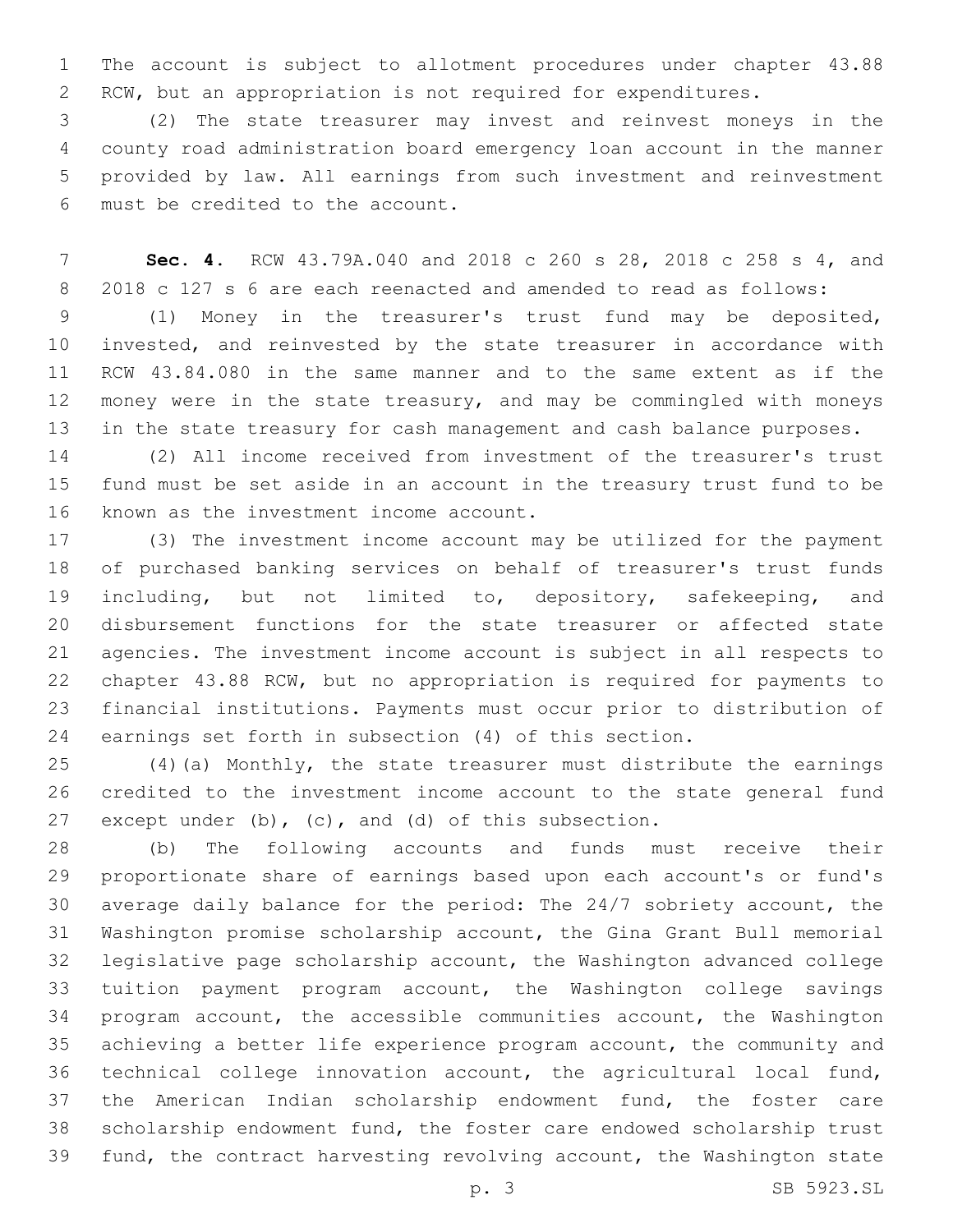combined fund drive account, the commemorative works account, the 2 county enhanced 911 excise tax account, the county road administration board emergency loan account, the toll collection account, the developmental disabilities endowment trust fund, the energy account, the fair fund, the family and medical leave insurance account, the fish and wildlife federal lands revolving account, the natural resources federal lands revolving account, the food animal veterinarian conditional scholarship account, the forest health revolving account, the fruit and vegetable inspection account, the future teachers conditional scholarship account, the game farm 11 alternative account, the GET ready for math and science scholarship account, the Washington global health technologies and product development account, the grain inspection revolving fund, the Washington history day account, the industrial insurance rainy day fund, the juvenile accountability incentive account, the law enforcement officers' and firefighters' plan 2 expense fund, the local tourism promotion account, the low-income home rehabilitation revolving loan program account, the multiagency permitting team account, the northeast Washington wolf-livestock management account, the pilotage account, the produce railcar pool account, the regional transportation investment district account, the rural rehabilitation account, the Washington sexual assault kit account, the stadium and exhibition center account, the youth athletic facility account, the self-insurance revolving fund, the children's trust fund, the Washington horse racing commission Washington bred owners' bonus fund and breeder awards account, the Washington horse racing commission class C purse fund account, the individual development account program account, the Washington horse racing commission operating account, the life sciences discovery fund, the Washington state heritage center account, the reduced cigarette ignition propensity account, the center for childhood deafness and hearing loss account, the school for the blind account, the Millersylvania park trust fund, the public employees' and retirees' insurance reserve fund, the 34 school employees' benefits board insurance reserve fund,  $((\text{the})))$ 35 the public employees' and retirees' insurance account,  $((+the+)')$  the school employees' insurance account, and the radiation perpetual 37 maintenance fund.

 (c) The following accounts and funds must receive eighty percent of their proportionate share of earnings based upon each account's or fund's average daily balance for the period: The advanced right-of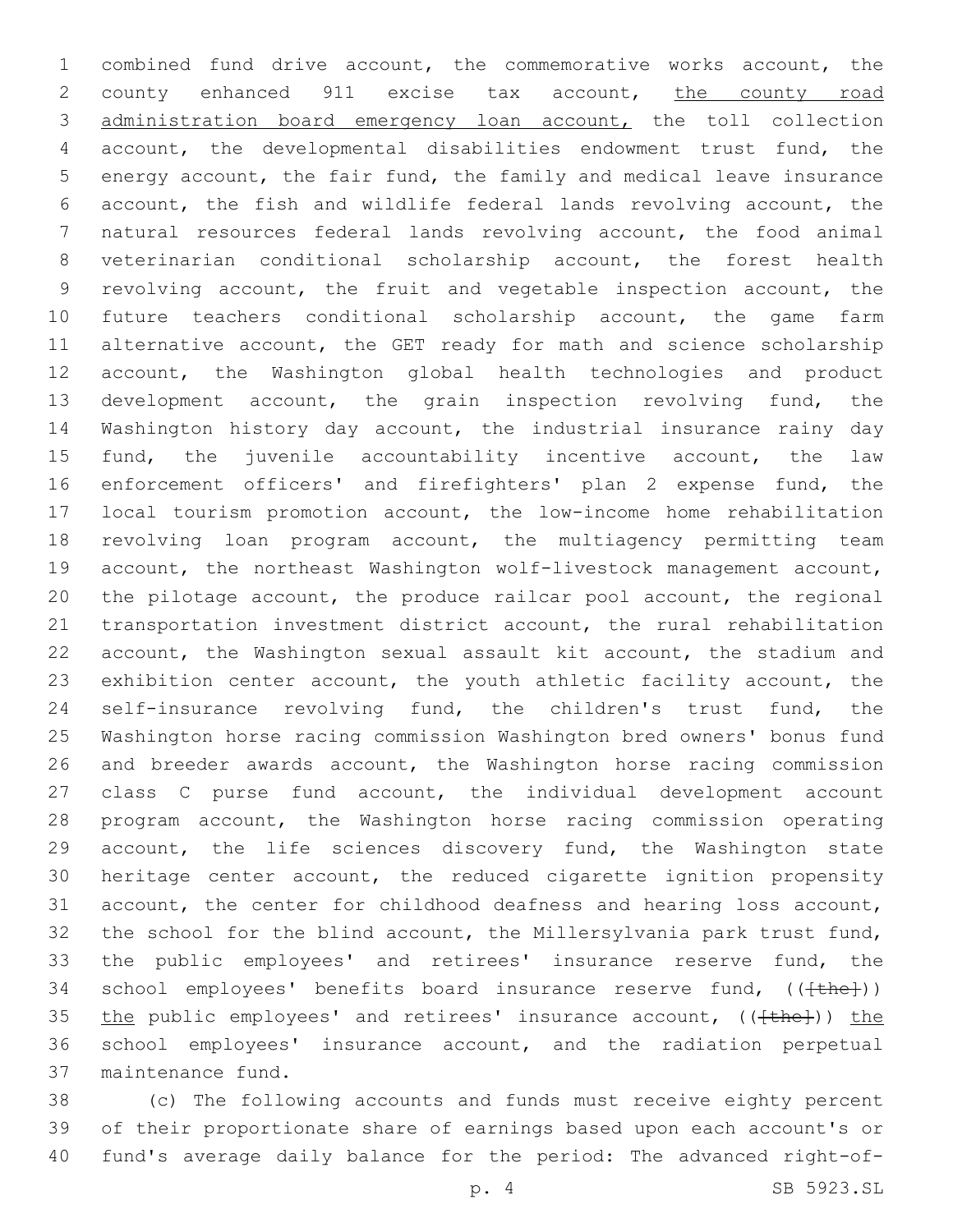way revolving fund, the advanced environmental mitigation revolving account, the federal narcotics asset forfeitures account, the high occupancy vehicle account, the local rail service assistance account, and the miscellaneous transportation programs account.

 (d) Any state agency that has independent authority over accounts or funds not statutorily required to be held in the custody of the state treasurer that deposits funds into a fund or account in the custody of the state treasurer pursuant to an agreement with the office of the state treasurer shall receive its proportionate share of earnings based upon each account's or fund's average daily balance 11 for the period.

 (5) In conformance with Article II, section 37 of the state Constitution, no trust accounts or funds shall be allocated earnings without the specific affirmative directive of this section.

 **Sec. 5.** RCW 36.78.070 and 2005 c 319 s 102 are each amended to 16 read as follows:

17 The county road administration board shall:

 (1) Establish by rule, standards of good practice for the administration of county roads and the efficient movement of people 20 and goods over county roads;

 (2) Establish reporting requirements for counties with respect to 22 the standards of good practice adopted by the board;

 (3) Receive and review reports from counties and reports from its executive director to determine compliance with legislative 25 directives and the standards of good practice adopted by the board;

 (4) Advise counties on issues relating to county roads and the safe and efficient movement of people and goods over county roads and assist counties in developing uniform and efficient transportation-29 related information technology resources;

 (5) Report annually before the fifteenth day of January, and throughout the year as appropriate, to the state department of transportation and to the chairs of the house and senate transportation committees, and to other entities as appropriate on the status of county road administration in each county, including one copy to the staff of each of the committees. The annual report shall contain recommendations for improving administration of the 37 county road programs;

 (6) Administer the rural arterial program established by chapter 39 36.79 RCW  $((and))_L$  the program funded by the county arterial

p. 5 SB 5923.SL